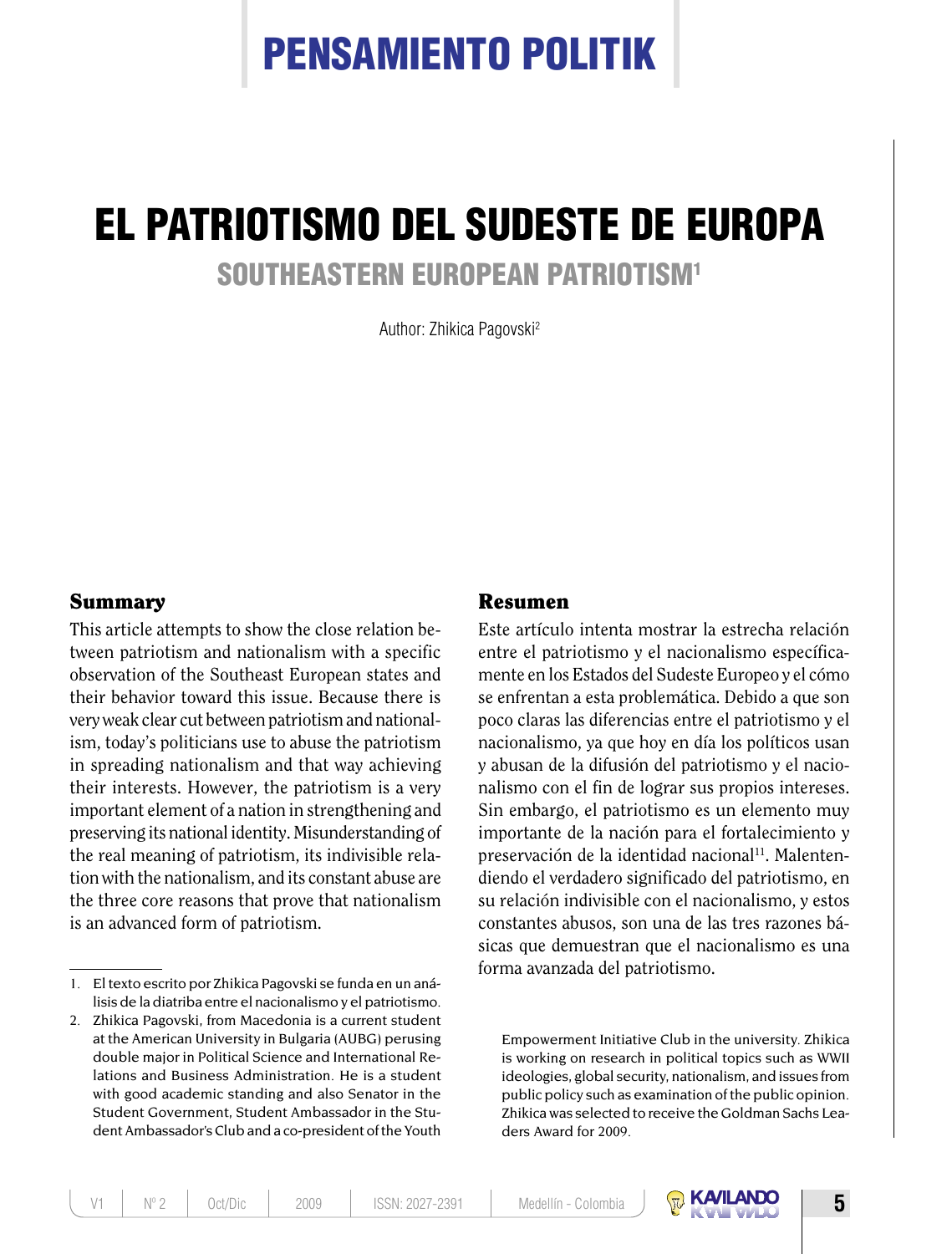### [Original version] [Versión traducida]

### The Necessity which is Unnecessary

ationality is a hum an element which is not directly chosen by a person, but rather is something which is inherited by his or hers parent or by the place where this person was born. There-

La nacionalidad es un elemento humano que no es directamente escogido por una persona.

a nacionalidad es un<br>elemento humano<br>que no es directa-<br>mente escogido por una a nacionalidad es un elemento humano que no es directapersona, sino que es más bien, algo que se hereda de sus padres o deviene del lugar donde se nació. Por lo tanto, el

fore, the people's sense of nationality is, in the very beginning involuntary implanted, and later artificially developed by the person's education and enlightenment throughout the life. Although the world lives in a modern era of globalization, professionalism, and cosmopolitism, the Southeast European (SEE) states are still concerned for reinforcing their level of patriotism and unfortunately showing their necessity of nationalism. The fact is that "ethnicity can play a central role in the formation of national identity communities." 3 Consequently, the authorities strive to incorporate and to maintain it in their perspective policies.

The process of reducing SEE patriotism is simply impossible. The psychology professor Zarko Trebjesanin was completely right when he said that patriotism is an essential need for the small states in order to preserve their identity.<sup>4</sup> The issue that is controversial is wheatear this patriotism has a positive of negative impact toward the resolution of international conflicts among the SEE` nations. The misunderstanding of the real meaning of patriotism, its indivisible relation with the nationalism, and its constant abuse are the three core reasons which additionally exacerbate the difficult situation between the SEE states cooperation.

Even though nationalism and patriotism are totally different, many people from the SEE and the world match them. Patriotism is devotion to a particular place and a particular way of life, sentido que tiene la gente de la nacionalidad es, en principio involuntario e implantado, y más tarde artificialmente desarrollada en la persona por la educación y la propia iluminación de su vida. Aunque la población mundial vive en la era moderna de la globalización, el profesionalismo y el cosmopolitismo, los Estados del Sudeste Europeo (SEE), siguen preocupados por la intensificación de su nivel de patriotismo y, lamentablemente, mostrando su necesidad de nacionalismo. El hecho es que "el origen étnico puede desempeñar un papel central en la formación de la identidad nacional de las comunidades" En consecuencia, las autoridades se esfuerzan por incorporar y mantener dentro de sus perspectivas estas políticas.

La necesidad que es innecesaria $12$ 

El proceso de reducción del patriotismo en los Estados del Sudeste Europeo ha sido simplemente imposible. El profesor de psicología Žarko Trebješain(2001) tenía toda la razón cuando dijo que el patriotismo es una necesidad esencial para los Estados pequeños con el fin de preservar su identidad.

El tema que es objeto de controversia es (Wheatear) el surgimiento de este patriotismo que ha tenido un impacto positivo o negativo en la resolución de los conflictos internacionales entre las naciones del SEE. Primero, el malentendido del verdadero significado de patriotismo, segundo, su relación indivisible con el nacionalismo, y tercero, su abuso constante son las tres razones fundamentales que agravan la difícil situación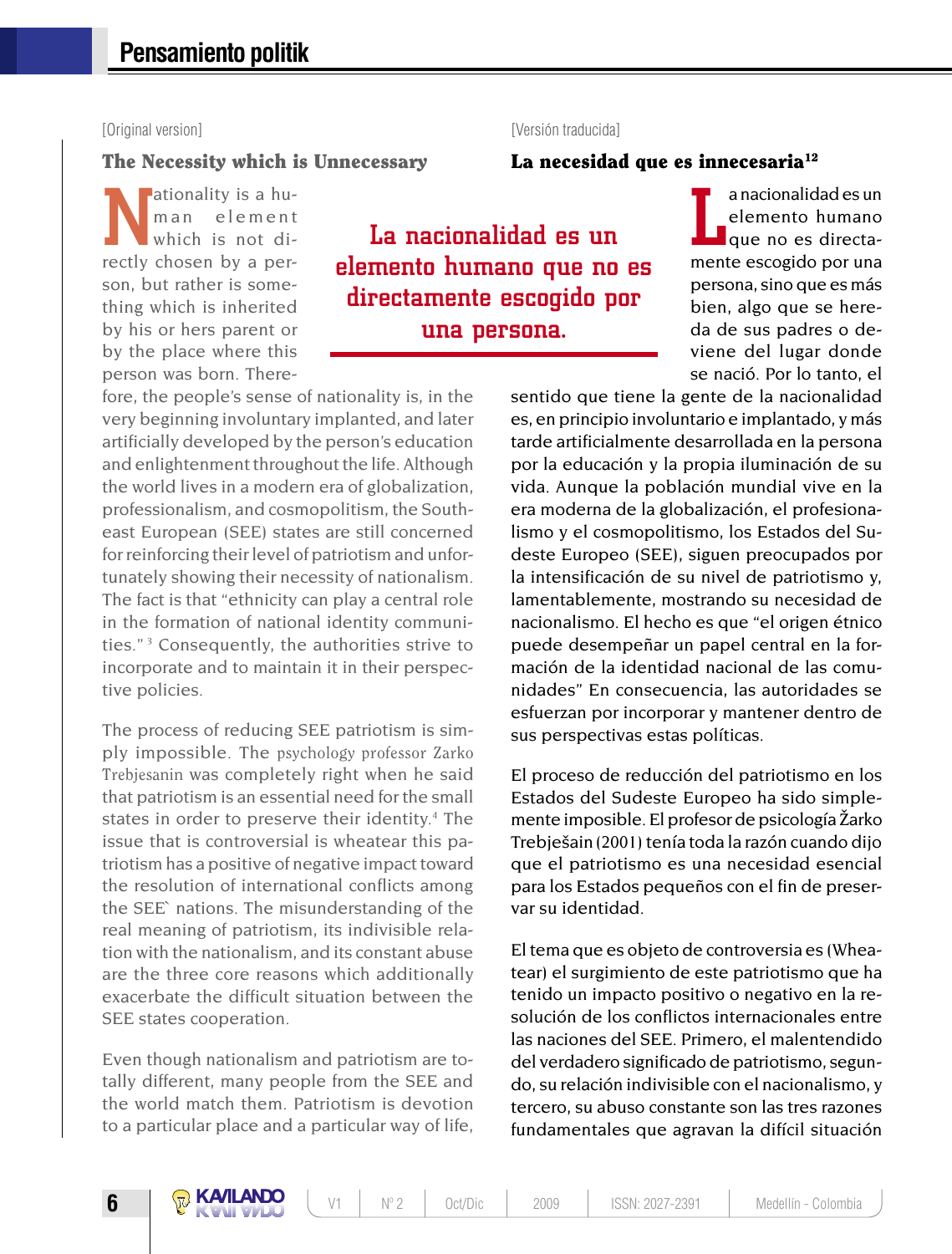### [Original version] [Versión traducida]



Volen Siderov Nikolov dirigente del partido Attack

which one believes to be the best in the world, but does not try to force upon other people to accept it.<sup>5</sup> On the other hand nationalism is most powerful weapon for political change "placing the state beyond good and evil and recognizing no other duty than that of advancing state's interests."6 This explains why the people in the way of hating their unfriendly neighboring country, mean that they actually like their own one and present themselves as patriots. This problem can be solved only with raising the people's awareness for distinction of these two notions.

There is one small step to cross from patriotism to nationalism. Also, there are many situations when a person can not be a patriot without be-

entre los Estados ubicados en los Balcanes.

A pesar de que el nacionalismo y el patriotismo son totalmente diferentes, muchas personas del SEE y del mundo los confunden. El patriotismo es la devoción a un lugar concreto y un determinado modo de vida, que uno cree que es el mejor del mundo, pero no trata de imponérselo u obligar a los demás a aceptarlo. Pero en la otra mano el nacionalismo es el arma más poderosa para el cambio político "porque coloca al Estado más allá del bien y del mal no reconociendo todo derecho que los intereses del propio Estado". Esto explica el porqué la gente termina odiando a su vecino que se comporta poco amigable, haciéndoles pensar en la necesidad de "patriotas" que resuelvan sus dificultades. Este problema puede ser resuelto sólo con la sensibilización de la población acerca de la distinción entre diferentes naciones.

Existe un pequeño paso para cruzar desde el patriotismo al nacionalismo. Además, hay muchas situaciones en las que una persona no puede dejar de ser un patriota sin ser a su vez nacionalista. Todo esto demuestra que el patriotismo está estrechamente relacionado con el nacionalismo. Aquí no es posible ser un patriota y no ser un nacionalista en el momento en que una persona mira una foto de "uno de los suyos" [persona de la misma nacionalidad] muerta (o mejor dicho, asesinada) [de la de una persona de otra nacionalidad] y relativamente joven. "Toda esta interferencia simultánea de sentimientos patrióticos y nacionalistas impide que a los Estados del Sudeste Europeo SEE se les brinde ayuda económica, intercambio político y cultural de los otros Estados, por consiguiente tienen un saldo negativo. Las causas de este patriotismo y nacionalismo generaron una historia sangrienta y la influencia exterior.

Una posición cerrada en contra del patriotismo no puede considerarse como una solución para las SEE ya que el problema es el abuso del pa-



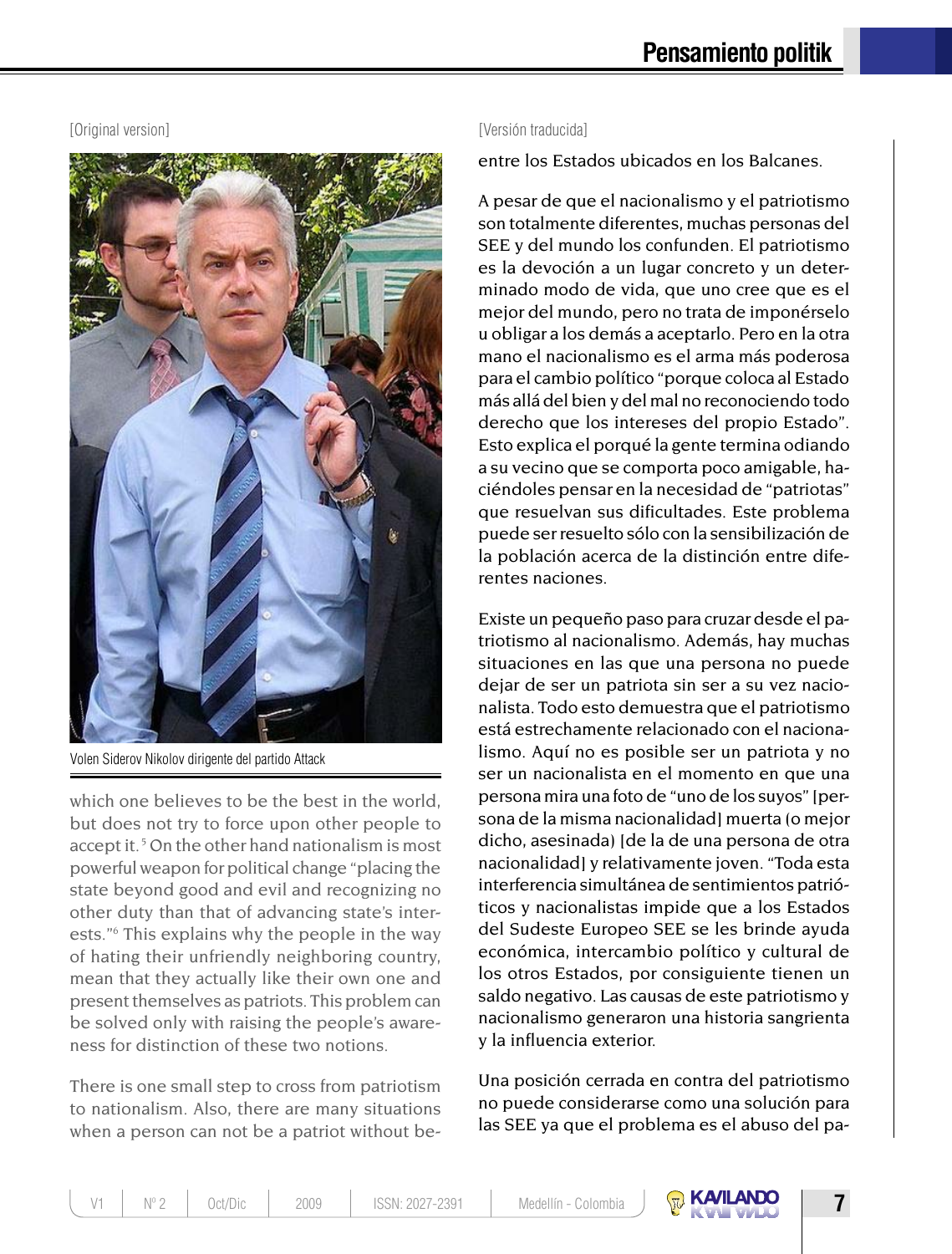ing nationalist. All that shows that patriotism is closely connected to nationalism. There is no possible to be a patriot and not nationalist in the moment when a person will look at a picture of "one's own [person from the same nationality] death (or rather murder) [from person from other nationality] at a relatively younger age."7 All this simultaneous interference of patriotic and nationalist feelings prevents the SEE states from political and cultural exchange and consequently has a negative balance of the economic coop-



Boris Tadić presidente de Serbia

eration. The causes of this patriotic and nationalist interference are the bloody history and the outside influence.

One strong position why the patriotism could not be considered as a solution of the SEE problems is the patriotic abuse. Political parties like the Attack Coalition in Bulgaria and the Serbian Radical Party (SRS) use patriotism as a basis of spreading nationalism. Although Attack Coalition's "supporters prefer to define it as patriotic" the statements of its leader Siderov that "Bulgaria is not yet free, Bulgaria is still under Turkish rule" show the contrary.8 There is a similar situation in Serbia. The president Boris Tadic was declared as a 'traitor of his nation' by some 'patriotic' par-

[Original version] [Versión traducida]

triotismo. Los partidos políticos como la Coalición Ataque en Bulgaria y el Partido Radical Serbio (SRS) usan el patriotismo como base de la difusión del nacionalismo. A pesar de que en la coalición de Ataque " los partidarios prefieren definirse como patrióticos" las declaraciones de su líder Siderov<sup>16</sup> que "Bulgaria todavía no está libre, Bulgaria sigue bajo el dominio turco" demuestran lo contrario. Existe una situación similar en Serbia. El presidente Boris Tadić<sup>17</sup> en serbio Борис Тадић, fue declarado como un "traidor de su nación" por algunos del partido "patriótico" como

SRS porque él empezó la negociación para la adhesión de Serbia en la Unión Europea. SRS cree que las coaliciones con los enemigos de Serbia (la UE, la OTAN y los EE.UU.) porque apartaron a serbia de la reunificación con Kosovo. Según Tadić el patriotismo se mide por la capacidad del gobierno para proporcionar mejoras económicas y de empleo para sus ciudadanos. Sin embargo, la base de este problema radica en la declaración filosófica inapropiada que la gente tiene de una nación, de que ellos creen que es necesario un territorio o una autonomía territorial para tenerla.

Con un examen de los problemas mencionados, la necesidad y la promoción del patriotismo debería ser limitado y debidamente ajustado. Con la observación de la situación en la SEE, el pa-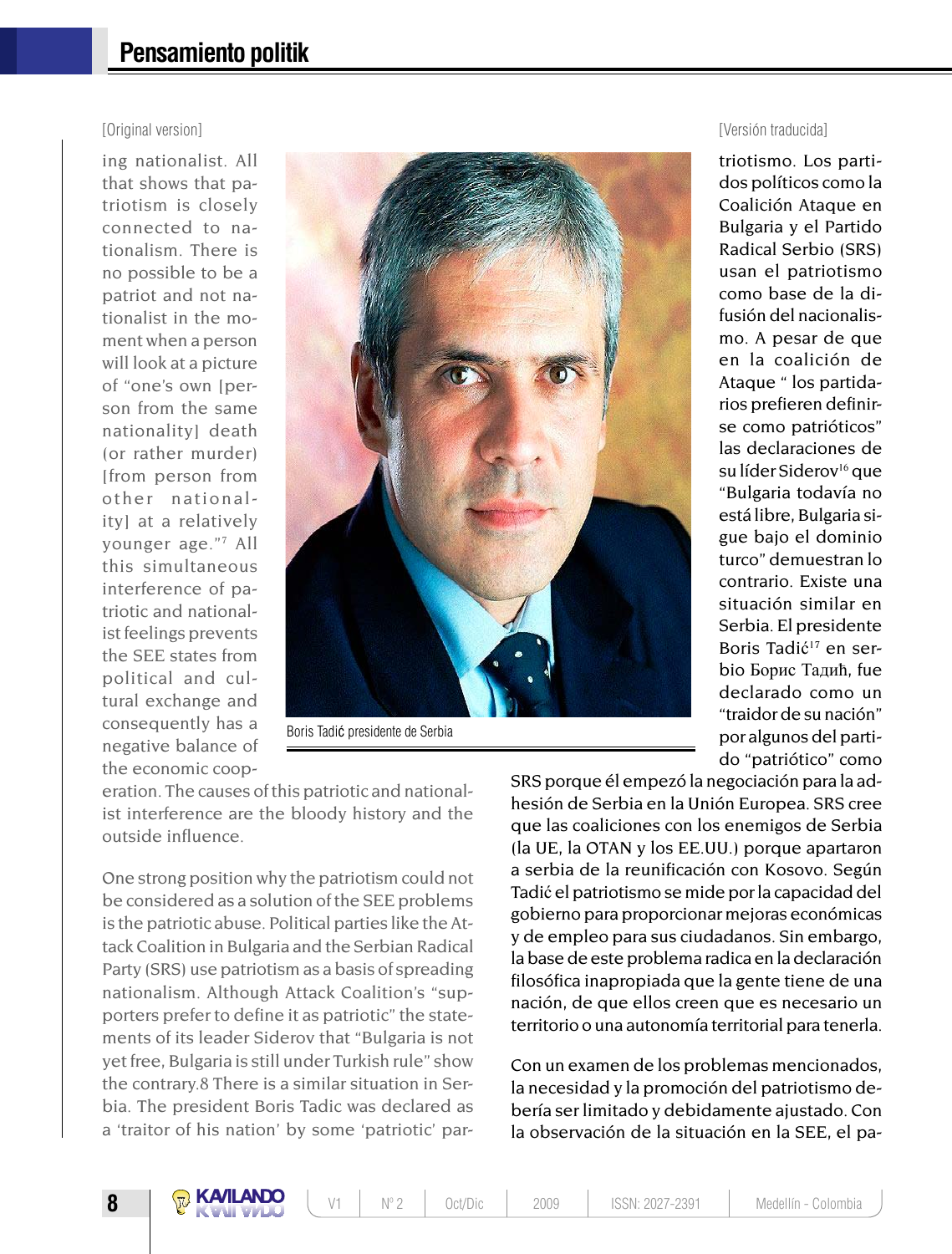ties like SRS because he started the negotiation for joining Serbia in the EU. SRS believes that coalitions with the Serbian enemies (EU, NATO and USA) depart Serbia from reunification with Kosovo. According to Tadic, patriotism should be measured by the ability of the government to provide economic improvement and employment for its citizens9. However, the basis of this problem lies in the inappropriate philosophical statement that the people can be a distinct nation, only if they have a separate territory or territorial autonomy.<sup>10</sup>

With a consideration of the above mentioned problems, the necessity and promotion of patriotism should be limited and appropriately adjusted. With observation of the situation on the SEE, patriotism is an element which is still not rightly understood and implemented in the systems, which is the reason why it should not be more promoted. On the other hand the patriotism is the only way to defend the national identities of the small countries. Therefore the patriotism in the SEE is an oxymoron. It is enviable and may not disappear, but it is still harmful and unnecessary.

[Original version] [Versión traducida]

Con un examen de los problemas mencionados, la necesidad y la promoción del patriotismo debería ser limitado y debidamente ajustadas.

triotismo es un elemento que todavía no es bien entendido y aplicados en los sistemas sociales, razón por la que no deben seguir siendo más promovidos. Por otra parte, el patriotismo es la única manera de defender la identidad nacional de los países pequeños, por lo tanto, el patriotismo en la SEE es un oxímoron (expresión que denota un tema contradictorio). Es envidiable y no puede desaparecer, pero todavía es perjudicial e innecesario.

### *Notas al pie*

- 3. Martha L.and Richard W. Cottam. Nationalism & Politics: The Political Behavior of Nation States. USA: Lynne Rienner Publishers, INC, 2001. p. 28
- 4. National Policy Institute (NPI). "BALKANS: And They Call It All Patriotism." 26 May 2008. National Policy Institute. Accessed: 12 Sept 2008. source: www.nationalpolicyinstitute.org/2008/05/26/ balkans-and-they-call-it-all-patriotism/
- 5. Who Hijacked Our Country. "Patriotism vs. Nationalism." 7 July 2007. Tom Harper. Accessed: 11 Sept 2008. source: http://whohijackedourcountry.blogspot.com/2006/07/ patriotism-vs-nationalism.html
- 6. Who Hijacked Our Country. "Patriotism vs. Nationalism." 7 July 2007. Tom Harper. Accessed: 11 Sept 2008. source: http://whohijackedourcountry.blogspot.com/2006/07/ patriotism-vs-nationalism.html
- 7. Erden Kosova. "Problems of National Identity and Social Engagement in the Practice of Art in the Balkans."

New Europe Collage Yearbook. 2002/2003: pp. 255-293. Issue:10. website of the yearbook: http://www.ceeol.com. source: http://dotlrn.aubg.bg Accessed : 11 Sept 2008, p. 268

- 8 http://www.elpais.com/articulo/internacional/europeista/Boris/Tadic/gana/segunda/vuelta/presidenciales/ serbias/elpepuint/20080203elpepuint\_8/Tes Access: 10 Sept 2008.
- 9. National Policy Institute (NPI). "BALKANS: And They Call It All Patriotism." 26 May 2008. National Policy Institute. Accessed: 11 Sept 2008 source: www.nationalpolicyinstitute.org/2008/05/26/ balkans-and-they-call-it-all-patriotism/
- 10. DUŠAN T. Batakovi, "A Balkan-Style French Revolution? The 1804 Serbian Uprising in European Perspective" Balkanica. 2005: pp. 113-129. Issue: 36. Website of the issuer: http://www.ceeol.com/aspx/ issuedetails.aspx?issueid=c124fe69-28e3-4107-90a1-